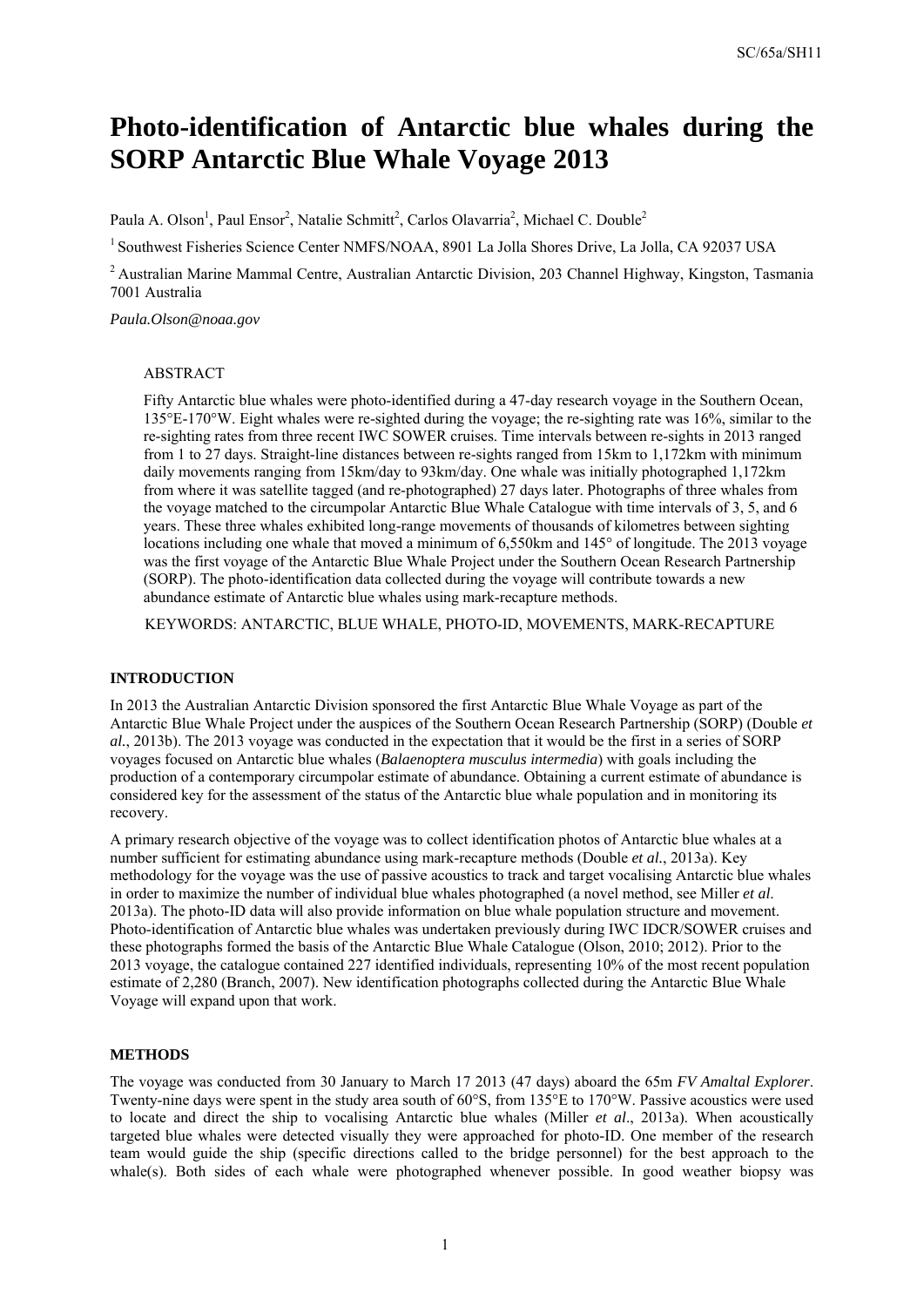conducted at the same time as photography: typically two photographers and two biopsiers worked from the bow of the *Amatal Explorer*. In optimal weather conditions a RHIB was launched from the *Amaltal Explorer* to pursue blue whales for photo-id as well as biopsy and satellite tagging. When the RHIB was deployed one photographer worked on each vessel. In the roughest weather photography only was attempted from the *Amaltal Explorer*. DSLR cameras with image-stabilized zoom lenses were used.

Photographs of blue whales were judged generally to meet minimum criteria of quality based on distance to the subject (whale), focus, angle and lighting. Photographs meeting these criteria were considered suitable for identifying individual blue whales and were analysed for this report. Note that a more rigorous quality coding of photographs based on a 4-tiered system is currently underway and may slightly alter results presented in the future.

Identification photographs from the voyage were compared within season and to the Antarctic Blue Whale Catalogue, which contains photographs from the circumpolar Antarctic 1991-2012. Methods used followed those outlined in Sears *et al*. (1990).

# **RESULTS**

# **Antarctic blue whales**

Thirty-three groups of an estimated 82 Antarctic blue whales were approached for photo-ID; 75 of these whales were photographed. Post-voyage analysis of the photos identified 50 individual whales (39 left sides, 44 right sides). The other 25 identification photos (out of 75) were either of whales recognized as re-sights or the photos were poor quality due to weather - whales obscured by snow or sea state preventing a sufficiently close approach by the ship.

# *Re-sights within 2013 season*

Eight Antarctic blue whales were re-sighted within the voyage with a time interval  $\geq 1$  day (24hrs). The resighting rate for the voyage was 16% (8/50). Time intervals between re-sights ranged from 1 to 27 days (Table 1). Straight-line distances between re-sights ranged from 15km to 1,172km (Fig. 1) with minimum daily movements ranging from 15km/day to 93km/day.

One whale was initially photographed 1,172km from where it was satellite tagged (and re-photographed) 27 days later.

| Whale<br>ID | Date<br>first sighting | Date<br>re-sighting | Time interval<br>between re-<br>sights (days) | Distance<br>between<br>re-sights<br>(km) | Average<br>km/day |
|-------------|------------------------|---------------------|-----------------------------------------------|------------------------------------------|-------------------|
| #1301       | 8 Feb                  | 14 Feb              | 6                                             | 270                                      | 45                |
| #1305       | 9 Feb                  | 8 Mar               | 27                                            | 1,172                                    | 43                |
| #1306       | 13 Feb                 | 14 Feb              | 1                                             | 15                                       | 15                |
| #1310       | 13 Feb                 | 14 Feb              | 1                                             | 93                                       | 93                |
| #1355       | 13 Feb                 | 8 Mar               | 23                                            | 1,030                                    | 45                |
| #1317       | 14 Feb                 | 8 Mar               | 22                                            | 1,045                                    | 48                |
| #1331       | 20 Feb                 | 21 Feb              | 1                                             | 42                                       | 42                |
| #1340       | 25 Feb                 | 26 Feb              | 1                                             | 27                                       | 27                |

Table 1. Sighting histories for eight Antarctic blue whales photographed during 2013. Distances were calculated using rhumb lines on a Mercator projection.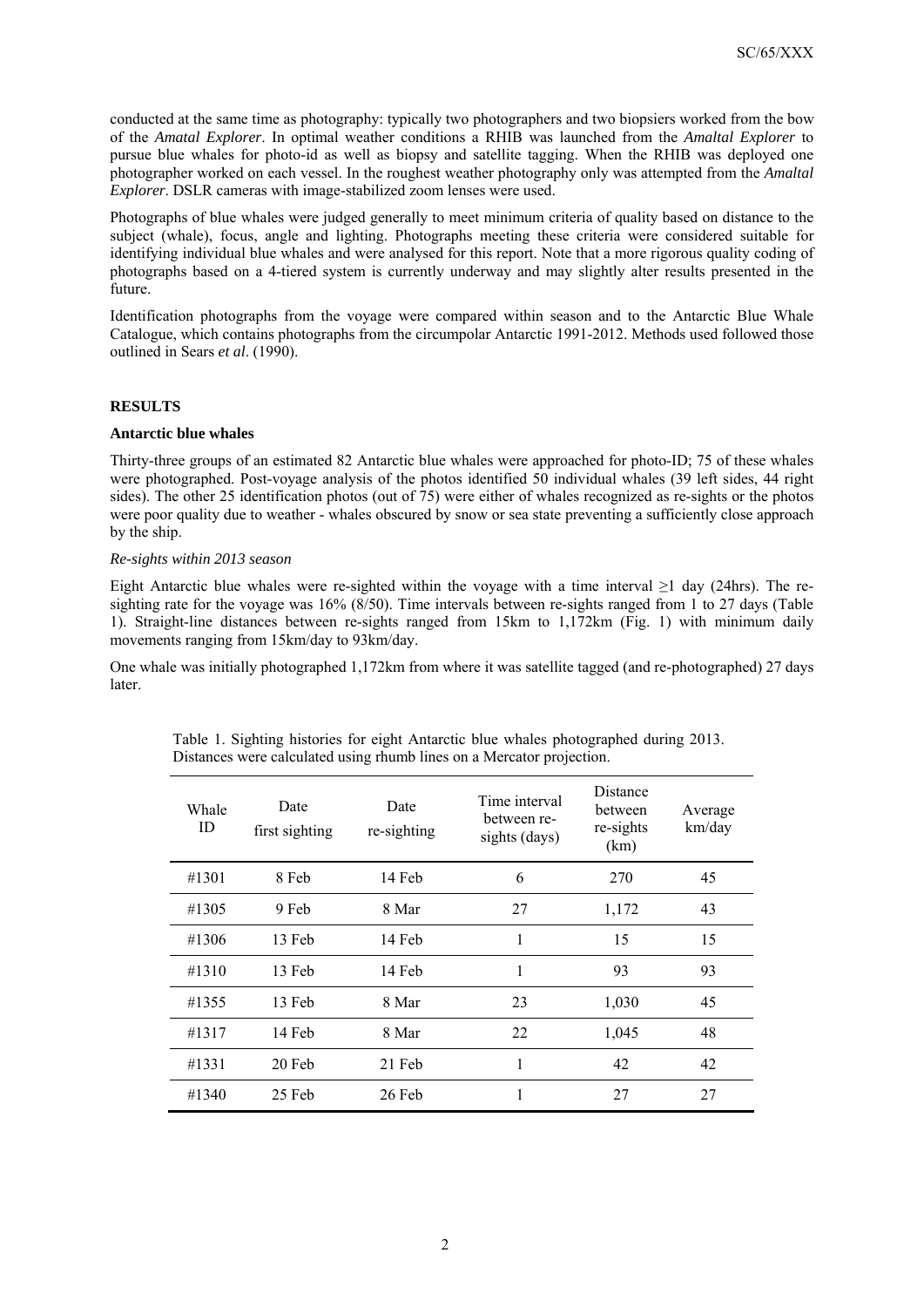

Figure 1. Movements of eight Antarctic blue whales photographed during the Antarctic Blue Whale Voyage 2013. Lines represent a straight-line distance between sighting locations, not actual whale movements.

#### *Re-sights between years*

Photographs of three Antarctic blue whales from 2013 matched with previously identified whales in the Antarctic Blue Whale Catalogue. The three matches revealed long-range movements of thousands of kilometres between sighting locations (Fig. 2). One whale moved a minimum of 6,550km and 145° of longitude between sighting locations. Time intervals were 3, 5, and 6 years.

Figure 2. Movements of three Antarctic blue whales re-sighted between years. Lines represent a straight-line distance between sighting locations, not actual whale movements.

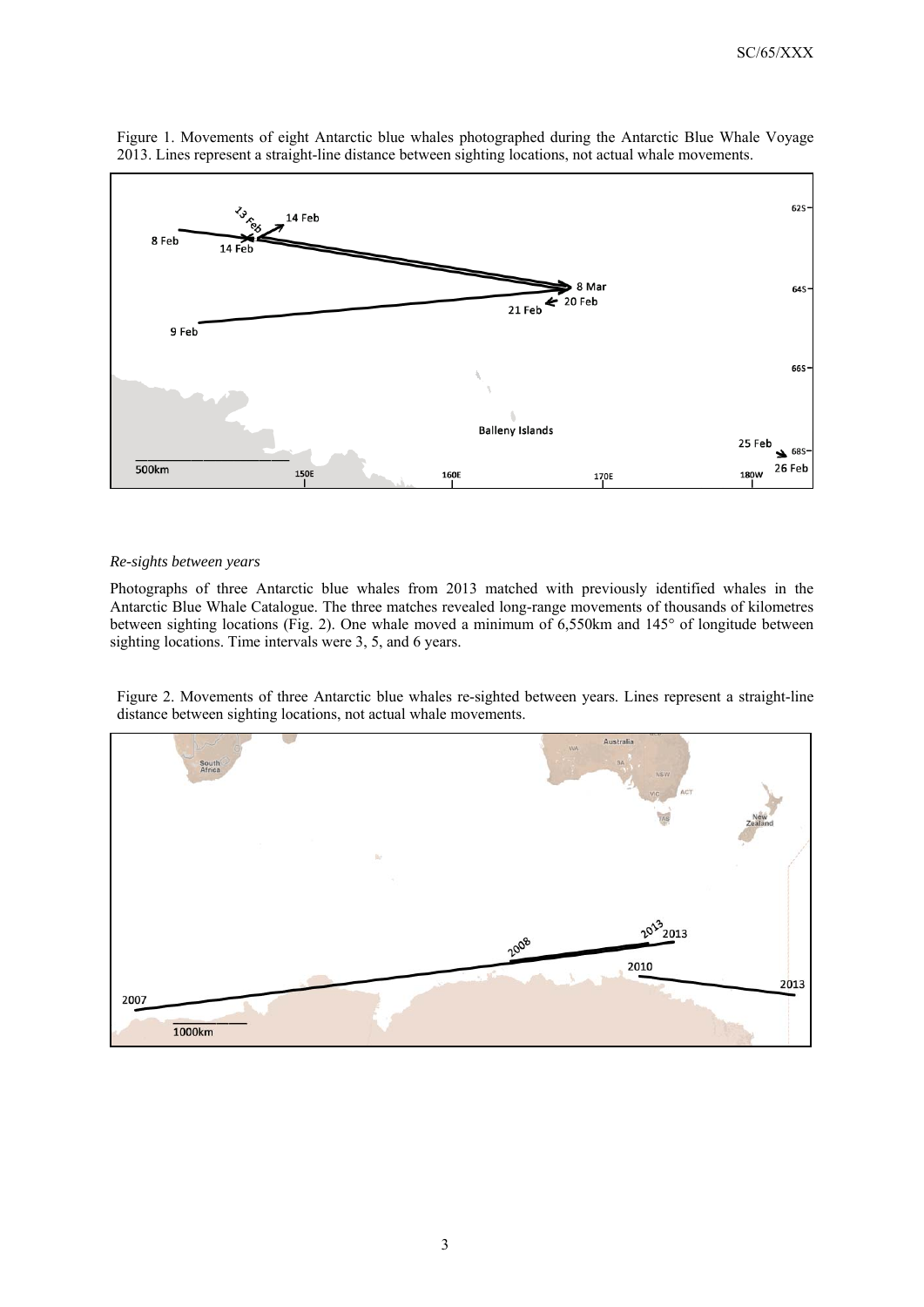#### **New Zealand blue whales**

Fourteen blue whales were photographed in New Zealand waters during transits to and from the Antarctic study area. More information about New Zealand blue whales encountered during this voyage is given in Miller *et al*. (2013b; acoustics) and Olson *et al*. (2013; photo-ID).

### **DISCUSSION**

#### **Antarctic blue whales**

The use of passive acoustics to track and target Antarctic blue whales was highly beneficial in obtaining photo-ID images (Miller *et al*., 2013a). The total of 50 photo-identified individuals is substantial since blue whales are infrequently encountered in the Southern Ocean (Branch *et al.*, 2007), even in areas of relative higher density such as IWC Area V where the voyage was conducted. Prior to this voyage a total of 32 blue whales had been photo-identified from Area V during four IWC IDCR/SOWER cruises (Olson, 2010). (Although a direct comparison cannot be made since the IWC cruises were visual line-transect surveys targeting minke whales with ½ of the search effort in passing mode). The number of photo-identified blue whales from Area V has now more than doubled as a result of the 2013 voyage. Furthermore Area V has notably poor weather (Kelly *et al*., 2012; e.g. Ensor *et al.*, 2002, 2003, 2004) making it especially challenging to approach blue whales for photoidentification in addition to detecting them. Not only did the acoustic team locate and direct the ship to aggregations of blue whales, irrespective of the prevailing weather conditions, but on several occasions aided the visual/photo team in re-locating whales that had been lost in poor conditions of fog or snow. The only IWC cruise to obtain more photo-ID's of blue whales in a single season (80 in 2006/2007) was conducted in Area III which has a higher sighting rate of blue whales and experiences better weather than Area V (Kelly *et al*., 2012; e.g. Ensor *et al*., 2005, 2006, 2007).

The collection of identification photographs from the 2013 voyage lays the groundwork for a contemporary estimate of abundance for Antarctic blue whales. From a simulation mark-recapture analysis run by Kelly *et al*. (2012), the best model required a minimum number of 50 photo-ID samples per voyage; the 2013 voyage achieved that minimum.

The within-season re-sighting rate of 16% for this voyage (8/50) is similar to the within-season re-sighting rates of Antarctic blue whales from three recent IWC SOWER cruises: 11%, 2005-2006; 18%, 2006-2007; 22%, 2008-2009 (Olson, 2010). The distances and time intervals between re-sights in 2013 were also comparable to the SOWER cruises, excepting three whales in 2013 with longer time intervals (22-27 days) and corresponding longer distances between sighting locations. The potential average re-sighting rate of 17% should be considered in the planning strategy of future voyages as it affects the level of effort required to obtain the desired number of photo-identified whales.

The movement of blue whales within the Southern Ocean is not well understood on any scale (fine or large). Previous matches of individual Antarctic blue whales between summer seasons show a wide variation in the distances between re-sightings (Branch *et al*., 2007; Olson, 2012) and this same pattern is evident for the interyear photographic matches resulting from the 2013 voyage. The continued collection and analysis of photographs from the Antarctic, along with other research methods, will yield more information on these patterns and contribute to the understanding of blue whale population structure in the Southern Hemisphere. The wide-ranging, ocean basin scale of movements exhibited by individual Antarctic blue whales reinforces the need for international cooperation in the management and conservation of this endangered population.

#### **Future work**

The Antarctic blue whale photo-ID data from this voyage will be utilized for mark-recapture analysis to estimate abundance per Kelly *et al*. (2012). Identification photographs will be uploaded into the internationally collaborative Southern Hemisphere Blue Whale Catalogue (IWC, 2008) for comparisons with other regional photo-ID catalogues, exploring potential exchange of individuals between geographic areas and yielding information on population structure.

#### **ACKNOWLEDGEMENTS**

Many people contributed to the success of this voyage, including the scientists and support staff at the Australian Marine Mammal Centre and the Australian Antarctic Division as well as the superb crew of the *FV Amaltal*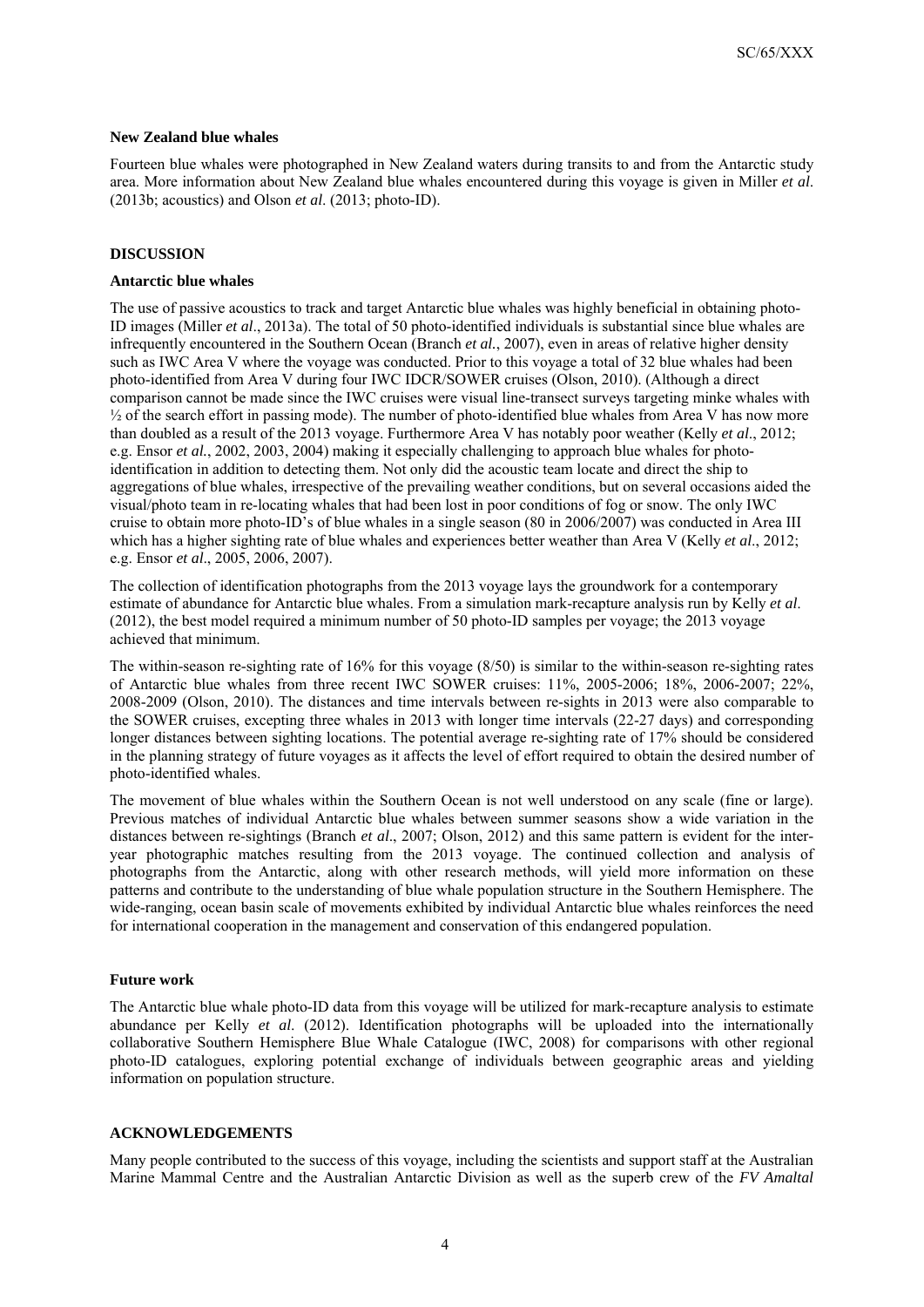*Explorer*. We thank our fellow voyage scientists, especially Brian Miller, Jay Barlow and Virginia Andrews-Goff. Kym Collins, Cath Deacon, Kylie Owen and Melinda Rekdahl donated personal photographs. Thanks also to Victoria Wadley, Natalie Kelly and Elanor Bell. The International Whaling Commission's Southern Ocean Research Partnership and the Antarctic Blue Whale Project provided essential guidance and planning efforts. The US National Oceanic and Atmospheric Administration (NOAA) funded the participation of Olson and Barlow during the voyage. We thank Claire Garrigue for the contributing the photograph of the Antarctic blue whale in 2010 - that was re-sighted in 2013 - to the Antarctic Blue Whale Catalogue.

# **REFERENCES**

- Branch, T.A., Matsuoka, K. and Miyashita, T. 2004. Evidence for increases in Antarctic blue whales based on Bayesian modelling. *Mar. Mammal Sci*. 20: 726-754.
- Branch, T.A. 2007. Abundance of Antarctic blue whales south of 60°S from three complete circumpolar sets of surveys. *J. Cetacean Res. Manage*. 9(3): 253-262.
- Branch, T.A., Stafford, K.M., Palacios, D.M., Allison, C., Bannister, J.L., Burton, C.L.K., Cabrera, E., Carlson, C.A., Galletti Vernazzani, B., Gill, P.C., Hucke-Gaete, R., Jenner, K.C.S., Jenner, M.N.M., Matsuoka, K., Mikhalev, Y.A., Miyashita, T., Morrice, M.G., Nishiwaki, S., Sturrock, V.J., Tormosov, D., Anderson, R.C., Baker, A.N., Best, P.B., Borsa, P., Brownell Jr, R.L., Childerhouse, S., Findlay, K.P., Gerrodette, T., Ilangakoon, A.D., Joergensen, M., Kahn, B., Ljungblad, D.K., Maughan, B., McCauley, R.D., McKay, S., Norris, T.F., Rankin, S., 2007. Past and present distribution, densities and movements of blue whales *Balaenoptera musculus* in the Southern Hemisphere and northern Indian Ocean. *Mammal Rev*. 37, 116-175.
- Double, M., Lindsay, M., Kelly, N., Miller, B., Andrews-Goff, V., Leaper, R., Bell, E. and Wadley, V. 2013a. Antarctic Blue Whale Voyage Science Plan. (unpublished) 79pp. [Available from Australian the Marine Mammal Centre, Australian Antarctic Division, Kingston, Tasmania, Australia.]
- Double, M.C., Barlow, J., Miller, B.S., Olson, P., Andrews-Goff, V., Leaper, R., Ensor, P., Kelly, N., Lindsay, M., Peel, D., Calderan, S., Collins, K., Davidson, M., Deacon, C., Donnelly, D., Olavarria, C., Owen, K., Rekdahl, M., Schmitt, N., Wadley, V. and Gales, N. 2013b. Cruise report of the 2013 Antarctic blue whale voyage of the Southern Ocean Research Partnership. Paper SC/65/XX presented to the IWC Scientific Committee.
- Ensor, P., Komiya, H., Beasley, I., Fukutome, K., Olson, P. and Tsuda, Y. 2007. 2006-2007 International Whaling Commission-Southern Ocean Whale and Ecosystem Research (IWC-SOWER) Cruise, Area III. IWC SC/59/IA1.
- Ensor, P., Komiya, H., Olson, P**.**, Sekiguchi, K., and Stafford, K. 2006. 2005-2006 International Whaling Commission-Southern Ocean Whale and Ecosystem Research (IWC-SOWER) Cruise, Area III. IWC SC/58/IA1.
- Ensor, P., Findley, K., Friedrichsen, G., Hirose, K., Komiya, H., Morse, L., Olson, P**.**, Sekiguchi, K., Van Waerebeek, K. and Yoshimura, I. 2005. 2004-2005 International Whaling Commission-Southern Ocean Whale and Ecosystem Research (IWC-SOWER) Circumpolar Cruise, Area III. IWC SC/57/IA1.
- Ensor, P., Matsuoka, K., Komiya, H., Ljungblad, D., Miura, T., Morse, L., Olson, P., Olavarria, C., Mori, M. and Sekiguchi, K. 2004. 2003-2004 International Whaling Commission-Southern Ocean Whale and Ecosystem Research (IWC-SOWER) Circumpolar Cruise, Area V. IWC SC/56/IA13.
- Ensor, P., Matsuoka, K., Hirose, K, Ljungblad, D., Minami, K., Olson, P, Rankin, S., Stevick, P., Tsunekawa, M., and Ugarte, F. 2003. 2002-2003 International Whaling Commission Southern Ocean Whale and Ecosystem Research (IWC-SOWER) Circumpolar Cruise, Area V. IWC SC/55/IA1.
- Ensor, P., Sekiguchi, K., Cotton, J., Hucke-Gaete, R., Kariya, T., Komiya, H., Ljungblad, D., Narita, H., Olson, P. and Rankin, S. 2002. 2001-2002 International Whaling Commission Southern Ocean Whale and Ecosystem Research (IWC-SOWER) Circumpolar Cruise, Area V. IWC SC/54/IA2.
- International Whaling Commission. 2008. Report of the Scientific Committee. Annex H Other Southern Hemisphere Whale Stocks. IWC SC/60.
- Kelly, N., Miller, B., Peel, D., Double, M.C., de la Mare, W. and Gales, N. 2012. Strategies to obtain a new circumpolar abundance estimate for Antarctic Blue Whales: survey design and sampling protocols. IWC SC/64/SH10.